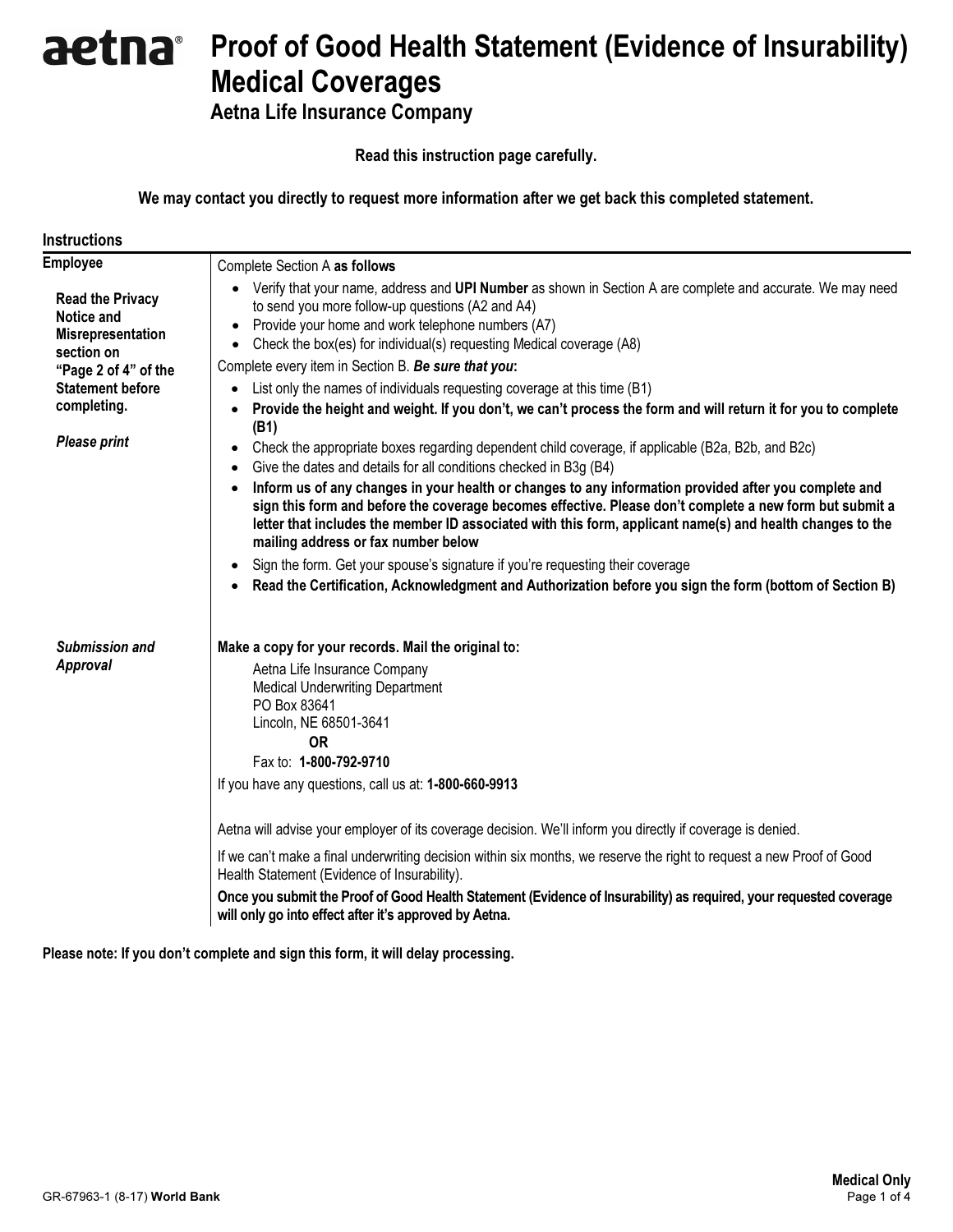## Privacy Notice

In evaluating your insurability, we (Aetna) will rely primarily on the health information you furnish to us in this Proof of Good Health Statement (Evidence of Insurability). In addition, however, we may ask you to take a physical examination, or request additional medical information about you from any of the sources specified in the authorization on Page 4 of 4 of this form.

## Disclosure of Information to Others

All of this information will be treated as confidential and will not be disclosed to others without your authorization, except to the extent necessary for the conduct of our business and not contrary to any law. For example, Aetna Life Insurance Company may also release information in its file to its reinsurer(s) and to other life insurance companies to whom you may apply for coverage, or to whom a claim for benefits may be submitted. In addition, information may be furnished to regulators of our business and to others as may be required by law, and to law enforcement authorities when necessary to prevent or prosecute fraud or other illegal activities.

#### Your Right of Access & Correction

In general, you have a right to learn the nature and substance of any information in our files about you. You also have a right of access to such files (except information which relates to a claim or a civil or criminal proceeding), and to request correction, amendment or deletion of recorded personal information in states which provide such rights and grant immunity to insurers providing such access. We may elect, however, to disclose details of any medical information you request to your (attending) physician. If you wish to exercise this right, or if you wish to have a more detailed explanation of our information practices, please contact:

## Aetna Life Insurance Company, Medical Underwriting Department, PO Box 83641, Lincoln, NE 68501-3641

Under New Mexico law, a resident of New Mexico has the right to register as a "protected person" in connection with disclosure of confidential domestic abuse information. If you wish to exercise this right, write to the address shown above.

#### Misrepresentation

Any person who knowingly and with intent to injure, defraud or deceive any insurance company or other person files an application for insurance or statement of claim containing any materially false information or conceals, for the purpose of misleading, information concerning any fact material thereto commits a fraudulent insurance act, which is a crime and subjects such person to criminal and civil penalties.

Attention Alabama Residents: Any person who knowingly presents a false or fraudulent claim for payment of a loss or benefit or who knowingly presents false information in an application for insurance is guilty of a crime and may be subject to restitution fines or confinement in prison, or any combination thereof. Attention Arkansas, District of Columbia, Rhode Island and West Virginia Residents: Any person who knowingly presents a false or fraudulent claim for payment of a loss or benefit or knowingly presents false information in an application for insurance is guilty of a crime and may be subject to fines and confinement in prison. Attention California Residents: For your protection, California law requires notice of the following to appear on this form: Any person who knowingly presents a false or fraudulent claim for the payment of a loss is guilty of a crime and may be subject to fines and confinement in state prison. Attention Colorado Residents: It is unlawful to knowingly provide false, incomplete, or misleading facts or information to an insurance company for the purpose of defrauding or attempting to defraud the company. Penalties may include imprisonment, fines, denial of insurance and civil damages. Any insurance company or agent of an insurance company who knowingly provides false, incomplete, or misleading facts or information to a policyholder or claimant for the purpose of defrauding or attempting to defraud the policyholder or claimant with regard to a settlement or award payable from insurance proceeds shall be reported to the Colorado division of insurance within the department of regulatory agencies. Attention Florida Residents: Any person who knowingly and with intent to injure, defraud, or deceive any insurer files a statement of claim or an application containing any false, incomplete or misleading information is guilty of a felony of the third degree. Attention Kansas Residents: Any person who knowingly and with intent to injure, defraud or deceive any insurance company or other person submits an enrollment form for insurance or statement of claim containing any materially false information or conceals, for the purpose of misleading, information concerning any fact material thereto may have violated state law. Attention Kentucky Residents: Any person who knowingly and with intent to defraud any insurance company or other person files a statement of claim containing any materially false information or conceals, for the purpose of misleading, information concerning any fact material thereto commits a fraudulent insurance act, which is a **crime. Attention Louisiana Residents**: Any person who knowingly presents a false or fraudulent claim for payment of a loss or benefit or knowingly presents false information in an application is guilty of a crime and may be subject to fines and confinement in prison. Attention Maine and Tennessee Residents: It is a crime to knowingly provide false, incomplete or misleading information to an insurance company for the purpose of defrauding the company. Penalties may include imprisonment, fines or denial of insurance benefits. Attention Maryland Residents: Any person who knowingly or willfully presents a false or fraudulent claim for payment of a loss or benefit or who knowingly or willfully presents false information in an application for insurance is guilty of a crime and may be subject to fines and confinement in prison. Attention Missouri Residents: It is a crime to knowingly provide false, incomplete, or misleading information to an insurance company for the purpose of defrauding the company. Penalties include imprisonment, fines, denial of insurance and civil damages, as determined by a court of law. Any person who knowingly and with intent to injure, defraud or deceive an insurance company may be guilty of fraud as determined by a court of law. Attention New Jersey Residents: Any person who includes any false or misleading information on an application for an insurance policy is subject to criminal and civil penalties. Attention New York Residents, the following statement applies only to your AD&D and Disability coverage: Any person who knowingly and with intent to defraud any insurance company or other person files an application for insurance or statement of claim containing any materially false information, or conceals for the purpose of misleading, information concerning any fact material thereto, commits a fraudulent insurance act, which is a crime, and shall be subject to a civil penalty not to exceed five thousand dollars and the stated value of the claim for each violation. Attention North Carolina Residents: Any person who knowingly and with intent to injure, defraud or deceive any insurance company or other person files an application for insurance or statement of claim containing any materially false information or conceals, for the purpose of misleading, information concerning any fact material thereto commits a fraudulent insurance act, which may be a crime and subjects such person to criminal and civil penalties. Attention Ohio Residents: Any person who, with intent to defraud or knowing he is facilitating a fraud against an insurer, submits an application or files a claim containing a false or deceptive statement is guilty of insurance fraud. Attention Oklahoma Residents: WARNING: Any person who knowingly, and with intent to injure, defraud or deceive any insurer, makes any claim for the proceeds of an insurance policy containing any false, incomplete or misleading information is guilty of a felony. Attention Oregon Residents: Any person who with intent to injure, defraud or deceive any insurance company or other person submits an enrollment form for insurance or statement of claim containing any materially false information or conceals for the purpose of misleading, information concerning any fact material thereto may have violated state law. Attention Pennsylvania Residents: Any person who knowingly and with intent to defraud any insurance company or other person files an application for insurance or statement of claim containing any materially false information or conceals, for the purpose of misleading, information concerning any fact material thereto commits a fraudulent insurance act, which is a crime and subjects such person to criminal and civil penalties. Attention Puerto Rico Residents: Any person who knowingly and with the intention to defraud includes false information in an application for insurance or file, assist or abet in the filing of a fraudulent claim to obtain payment of a loss or other benefit, or files more than one claim for the same loss or damage, commits a felony and if found guilty shall be punished for each violation with a fine of no less than five thousand dollars (\$5,000), not to exceed ten thousand dollars (\$10,000); or imprisoned for a fixed term of three (3) years, or both. If aggravating circumstances exist, the fixed jail term may be increased to a maximum of five (5) years; and if mitigating circumstances are present, the jail term may be reduced to a minimum of two (2) years. Attention Texas Residents: Any person who knowingly and with intent to injure, defraud or deceive any insurance company or other person files an application for insurance or statement of claim containing any intentional misrepresentation of material fact or conceals, for the purpose of misleading, information concerning any fact material thereto may commit a fraudulent insurance act, which may be a crime and may subject such person to criminal and civil penalties. Attention Vermont Residents: Any person who knowingly and with intent to injure, defraud or deceive any insurance company or other person files an application for insurance or statement of claim containing any materially false information or conceals, for the purpose of misleading, information concerning any fact material thereto commits a fraudulent insurance act, which may be a crime and may subject such person to criminal and civil penalties. Attention Virginia Residents: Any person who knowingly and with intent to injure, defraud or deceive any insurance company or other person files an application for insurance or statement of claim containing any materially false information or conceals, for the purpose of misleading, information concerning any fact material thereto commits a fraudulent act, which is a crime and subjects such person to criminal and civil penalties. Attention Washington Residents: It is a crime to knowingly provide false, incomplete, or misleading information to an insurance company for the purpose of defrauding the company. Penalties include imprisonment, fines, and denial of insurance benefits.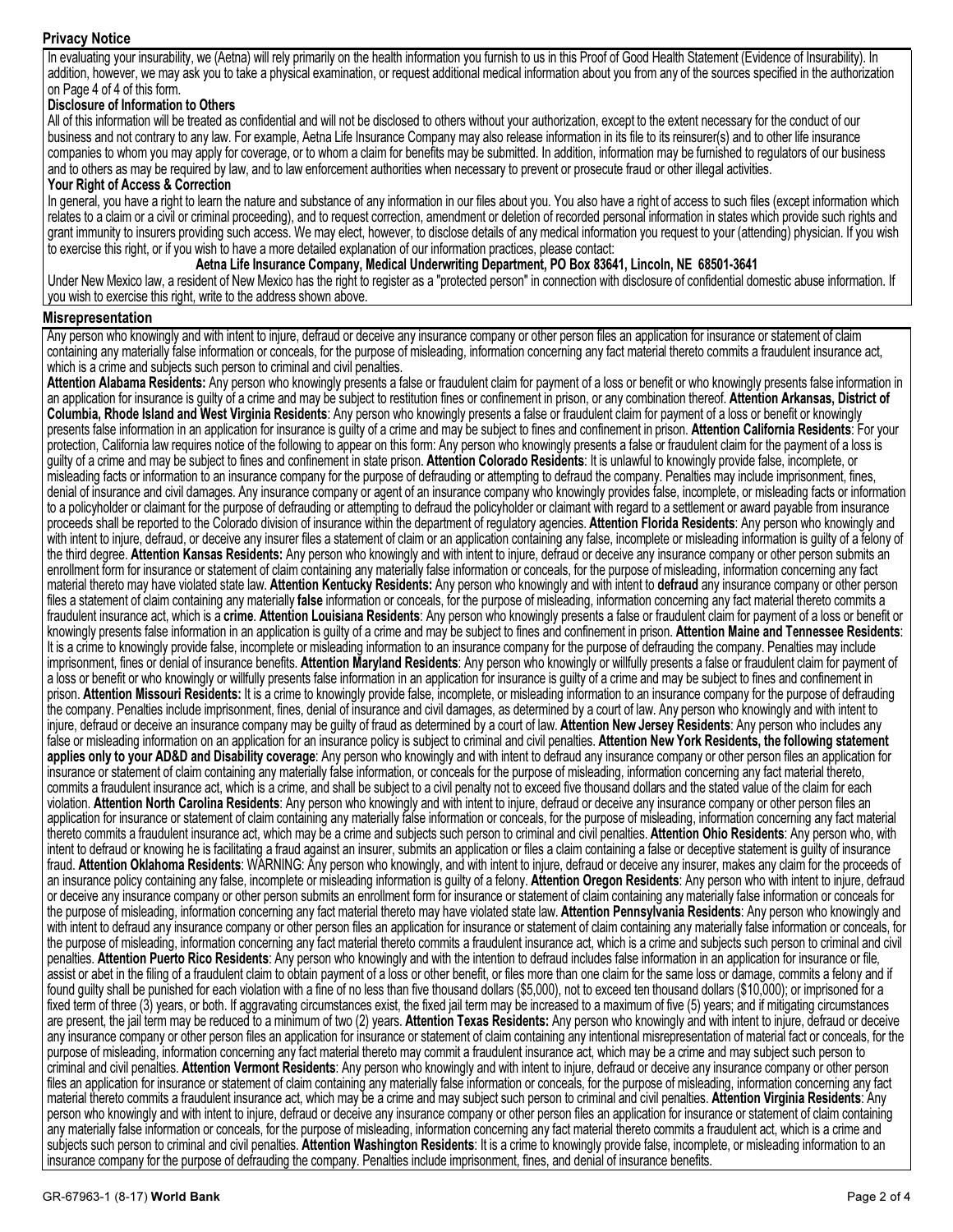## Proof of Good Health Statement (Evidence of Insurability) Medical Coverages

Aetna Life Insurance Company

Make a copy for your records. Mail the original to: Aetna Life Insurance Company Medical Underwriting Department PO Box 83641 Lincoln, NE 68501-3641 Fax to: 1-800-792-9710 Customer Service: 1-800-660-9913

|      |                                                                                    | A. Plan Sponsor/Employer: Complete this Section - Please print.                                                                                                                                                                      |                                                                          |          |  |                                         |                                                                                                                                                                                                                                |                           |                                         |        |
|------|------------------------------------------------------------------------------------|--------------------------------------------------------------------------------------------------------------------------------------------------------------------------------------------------------------------------------------|--------------------------------------------------------------------------|----------|--|-----------------------------------------|--------------------------------------------------------------------------------------------------------------------------------------------------------------------------------------------------------------------------------|---------------------------|-----------------------------------------|--------|
| 1.   | <b>Control Number</b>                                                              | <b>Suffix</b>                                                                                                                                                                                                                        | Account                                                                  |          |  | <b>Employee/Member UPI Number</b><br>2. |                                                                                                                                                                                                                                |                           |                                         |        |
|      | 0720388                                                                            | 000                                                                                                                                                                                                                                  | 00000                                                                    |          |  |                                         |                                                                                                                                                                                                                                |                           |                                         |        |
| 3.   |                                                                                    | Plan Sponsor/Employer Name and Mailing Address                                                                                                                                                                                       |                                                                          |          |  |                                         | 4. Employee/Member Name and Mailing Address                                                                                                                                                                                    |                           |                                         |        |
|      | <b>ATTN</b>                                                                        |                                                                                                                                                                                                                                      |                                                                          |          |  |                                         |                                                                                                                                                                                                                                |                           |                                         |        |
|      |                                                                                    | <b>The World Bank Group</b>                                                                                                                                                                                                          |                                                                          |          |  |                                         |                                                                                                                                                                                                                                |                           |                                         |        |
|      | Name                                                                               |                                                                                                                                                                                                                                      |                                                                          |          |  |                                         |                                                                                                                                                                                                                                |                           |                                         |        |
|      | P.O. Box 1420<br><b>Street</b>                                                     |                                                                                                                                                                                                                                      |                                                                          |          |  | <b>Street</b>                           |                                                                                                                                                                                                                                |                           |                                         |        |
|      | Landover                                                                           |                                                                                                                                                                                                                                      | MD                                                                       | 20785    |  |                                         |                                                                                                                                                                                                                                |                           |                                         |        |
|      | City                                                                               |                                                                                                                                                                                                                                      | <b>State</b>                                                             | ZIP Code |  | City                                    |                                                                                                                                                                                                                                | <b>State</b>              | ZIP Code                                |        |
| 5.   |                                                                                    | Plan Sponsor - Authorized Representative.                                                                                                                                                                                            | Employee Date of Hire<br>6.                                              |          |  | 7.                                      | Employee/Member Telephone Numbers (Including Area Code)                                                                                                                                                                        |                           |                                         |        |
|      | Telephone Number                                                                   |                                                                                                                                                                                                                                      | (MM/DD/YY)                                                               |          |  | Work                                    |                                                                                                                                                                                                                                |                           |                                         |        |
|      | $(202)$ 473-2222                                                                   |                                                                                                                                                                                                                                      |                                                                          |          |  | Home                                    |                                                                                                                                                                                                                                |                           |                                         |        |
| 8.   |                                                                                    | <b>Medical Coverage Applied for:</b>                                                                                                                                                                                                 | $\Box$ Employee                                                          | Spouse   |  | Parent(in-law)                          | Child(ren)                                                                                                                                                                                                                     |                           |                                         |        |
|      |                                                                                    | Reason for Requested Coverage (indicate all that apply).                                                                                                                                                                             |                                                                          |          |  |                                         |                                                                                                                                                                                                                                |                           |                                         |        |
|      | Late Applicant                                                                     |                                                                                                                                                                                                                                      | □ Life Event/Status Change                                               |          |  | Other (Please explain)                  |                                                                                                                                                                                                                                |                           |                                         |        |
|      |                                                                                    | 9. I certify the above information is correct.                                                                                                                                                                                       |                                                                          |          |  |                                         |                                                                                                                                                                                                                                |                           |                                         |        |
|      |                                                                                    | <b>Signature Waived and On File</b>                                                                                                                                                                                                  |                                                                          |          |  | <b>HR Service Center, World Bank</b>    |                                                                                                                                                                                                                                |                           |                                         |        |
|      |                                                                                    | Plan Sponsor/Employer - Authorized Representative Signature                                                                                                                                                                          |                                                                          |          |  |                                         | Plan Sponsor/Employer - Authorized Representative Name (Please print)                                                                                                                                                          | Date Signed               |                                         |        |
|      |                                                                                    |                                                                                                                                                                                                                                      |                                                                          |          |  |                                         | B. Employee/Member: Complete this Section - Please print. All questions must be answered. Incomplete forms cannot be processed.                                                                                                |                           |                                         |        |
| 1.   |                                                                                    |                                                                                                                                                                                                                                      |                                                                          |          |  |                                         | Names of Individual(s) Requesting Coverage (Please do not include names of individuals not requesting coverage)                                                                                                                |                           |                                         |        |
|      |                                                                                    |                                                                                                                                                                                                                                      |                                                                          |          |  |                                         | Relationship   Birthdate (MM/DD/YYYY)   Birthplace (City/State)                                                                                                                                                                |                           | Height                                  | Weight |
| Name | Employee:                                                                          |                                                                                                                                                                                                                                      |                                                                          | Self     |  |                                         |                                                                                                                                                                                                                                | Gender                    | (ft., in.)                              | (Ibs.) |
|      |                                                                                    |                                                                                                                                                                                                                                      |                                                                          |          |  |                                         |                                                                                                                                                                                                                                |                           |                                         |        |
|      | Spouse:                                                                            |                                                                                                                                                                                                                                      |                                                                          |          |  |                                         |                                                                                                                                                                                                                                |                           |                                         |        |
|      | Parent(in-law):                                                                    |                                                                                                                                                                                                                                      |                                                                          |          |  |                                         |                                                                                                                                                                                                                                |                           |                                         |        |
|      | Child(ren):                                                                        |                                                                                                                                                                                                                                      |                                                                          |          |  |                                         |                                                                                                                                                                                                                                |                           |                                         |        |
|      |                                                                                    |                                                                                                                                                                                                                                      |                                                                          |          |  |                                         |                                                                                                                                                                                                                                |                           |                                         |        |
|      |                                                                                    |                                                                                                                                                                                                                                      |                                                                          |          |  |                                         |                                                                                                                                                                                                                                |                           |                                         |        |
| 2.   |                                                                                    |                                                                                                                                                                                                                                      |                                                                          |          |  |                                         | Complete these questions if dependent children are listed above. Use Number 4 if additional space is needed.                                                                                                                   |                           |                                         |        |
|      | Yes<br>No                                                                          |                                                                                                                                                                                                                                      |                                                                          |          |  |                                         |                                                                                                                                                                                                                                |                           |                                         |        |
| а.   |                                                                                    |                                                                                                                                                                                                                                      | Do all dependent children live in your household? If No, please explain: |          |  |                                         |                                                                                                                                                                                                                                |                           |                                         |        |
| b.   | Do all dependent children depend solely on you for support? If No, please explain: |                                                                                                                                                                                                                                      |                                                                          |          |  |                                         |                                                                                                                                                                                                                                |                           |                                         |        |
| C.   |                                                                                    |                                                                                                                                                                                                                                      |                                                                          |          |  |                                         | If any dependent child is age 19 or older, is/are they regularly attending school? If No, please explain:                                                                                                                      |                           |                                         |        |
| 3.   |                                                                                    | Statement of Health for Individual(s) Listed Above. Use Number 4 if additional space is needed.                                                                                                                                      |                                                                          |          |  |                                         |                                                                                                                                                                                                                                |                           |                                         |        |
|      | No<br>Yes                                                                          |                                                                                                                                                                                                                                      |                                                                          |          |  |                                         |                                                                                                                                                                                                                                |                           |                                         |        |
| a.   |                                                                                    | Is any individual pregnant? If Yes, which individual:                                                                                                                                                                                |                                                                          |          |  |                                         |                                                                                                                                                                                                                                | Due date:                 | <u> 1989 - Johann Barbara, martxa a</u> |        |
|      |                                                                                    | Any current pregnancy complications or problems anticipated? If Yes, explain:                                                                                                                                                        |                                                                          |          |  |                                         |                                                                                                                                                                                                                                |                           |                                         |        |
| b.   |                                                                                    |                                                                                                                                                                                                                                      |                                                                          |          |  |                                         | Is any individual currently using tobacco products or quit within the last 12 months (cigarettes, e-cigarettes, cigar, pipe, chewing                                                                                           |                           |                                         |        |
| c.   |                                                                                    |                                                                                                                                                                                                                                      |                                                                          |          |  |                                         |                                                                                                                                                                                                                                |                           |                                         |        |
|      |                                                                                    | If Yes, what is the future date: ____________________ Individual: ______________                                                                                                                                                     |                                                                          |          |  |                                         |                                                                                                                                                                                                                                |                           |                                         |        |
|      |                                                                                    | Name of procedure:                                                                                                                                                                                                                   |                                                                          |          |  |                                         | Reason for procedure: Note that the state of the state of the state of the state of the state of the state of the state of the state of the state of the state of the state of the state of the state of the state of the stat |                           |                                         |        |
| d.   |                                                                                    |                                                                                                                                                                                                                                      |                                                                          |          |  |                                         | In the past 7 years, has any individual been confined to a hospital, clinic, rehabilitation or other treatment facility?                                                                                                       |                           |                                         |        |
|      |                                                                                    | If Yes, which individual: interventional contract of the set of the set of the set of the set of the set of the                                                                                                                      |                                                                          |          |  |                                         | When:                                                                                                                                                                                                                          |                           |                                         |        |
|      |                                                                                    | Why: <u>the contract of the contract of the contract of the contract of the contract of the contract of the contract of the contract of the contract of the contract of the contract of the contract of the contract of the cont</u> |                                                                          |          |  |                                         |                                                                                                                                                                                                                                | Recovery date or ongoing: |                                         |        |

aetna